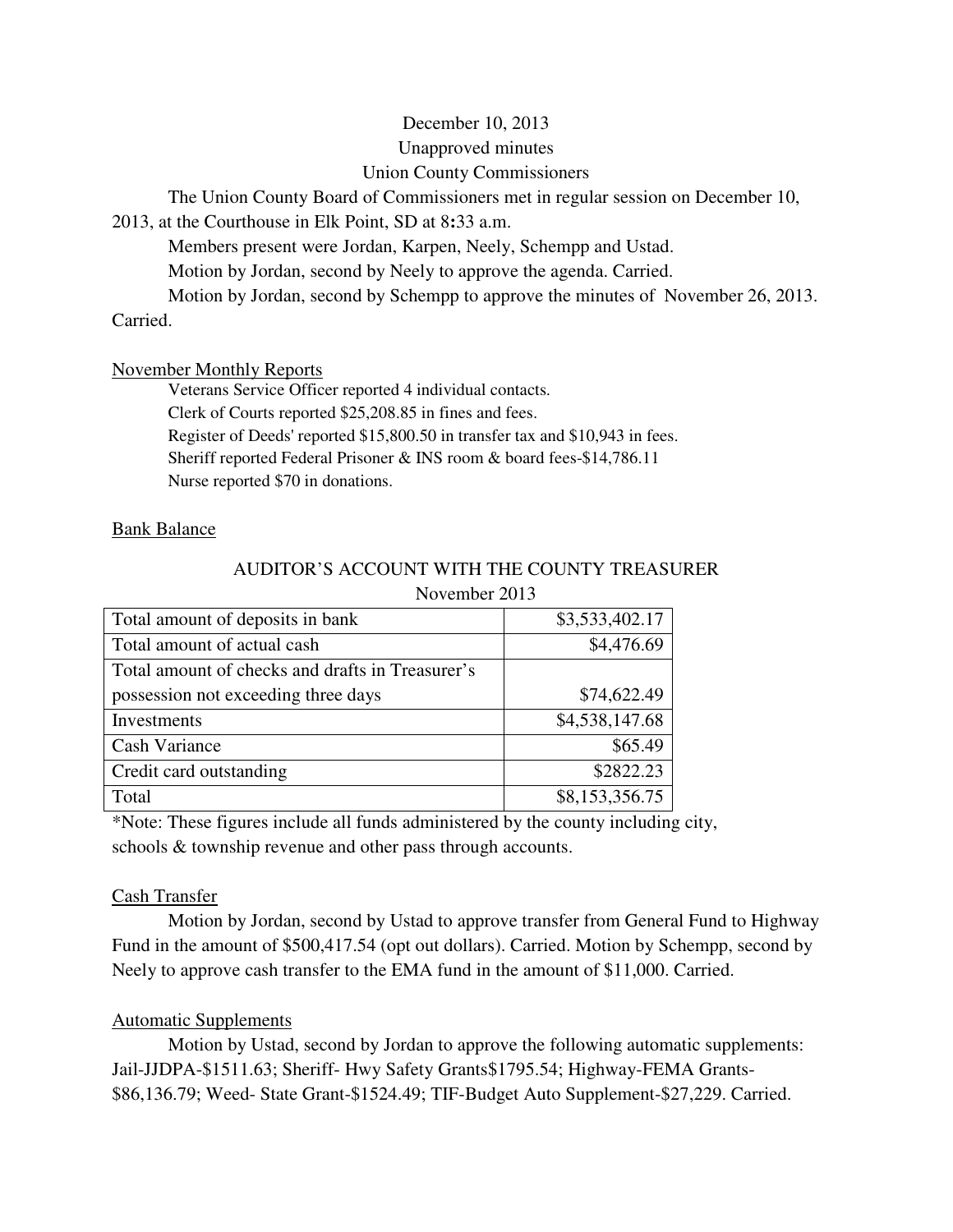#### Resolution

Motion by Jordan, second by Schempp to approve the following resolution. Carried.

# RESOLUTION #UCC 2013-006

# BE IT RESOLVED BY THE CHAIRMAN AND COUNTY BOARD OF COMMISSIONERS OF THE COUNTY OF UNION, SOUTH DAKOTA, as follows:

 WHEREAS, UNION County, South Dakota is a political subdivision charged by law with protecting the public safety, health, and welfare of the citizens residing and doing business within its boundaries; and

 WHEREAS, UNION County has a duty to protect the sound economic stability that private property base that provides through ad valorem taxes the revenue from which UNION County funds the police powers of the Sheriff, and all other services required by law to its citizens; and

 WHEREAS, UNION County has a direct, proximate interest in assuring that private property is not removed from the ad valorem tax base unless the removal is an exercise of the right to own and control private property in such a way that does not adversely affect other citizen's ownership and control of their private property within the county and does not adversely affect the ability of the County to provide for the public safety, health and welfare of its residents and those doing business within its borders; and

 WHEREAS, UNION County has statutory authority over various elements of land-use development within the county, including but not limited to such matters as zoning, and the subdivision of property which directly effects growth, development and expansion of county's tax base to provide for all services required by law.

 WHEREAS, UNION County, South Dakota is directly affected by that portion of the Niobrara Confluence and Ponca Bluffs Conservation Areas along the Missouri River in both Northeast Nebraska and Southeast South Dakota, as that portion of the project that is within Union County and identified in the Southeast portion of South Dakota directly affects the ad valorem tax bases in several townships and Union County's ability to provide for law enforcement overall; the ability to maintain and repair the roads, culverts, and bridges; and the ability to fund Fire and Emergency Medical Services districts.

 WHEREAS, the U.S. Fish and Wildlife Service and the National Park Service are contemplating a joint conservation effort for the Niobrara Confluence and Ponca Bluffs Conservation Areas along the Missouri River in both Northeast Nebraska and Southeast South Dakota, and

 WHEREAS, the U.S. Fish and Wildlife Service and the National Park Service have drafted an Environmental Impact Statement and Land Protection Plan for the Niobrara Confluence and Ponca Bluffs Conservation Areas that describes and evaluated four alternative plans for managing wildlife, habitat, recreational access, and the protection of historic sites, and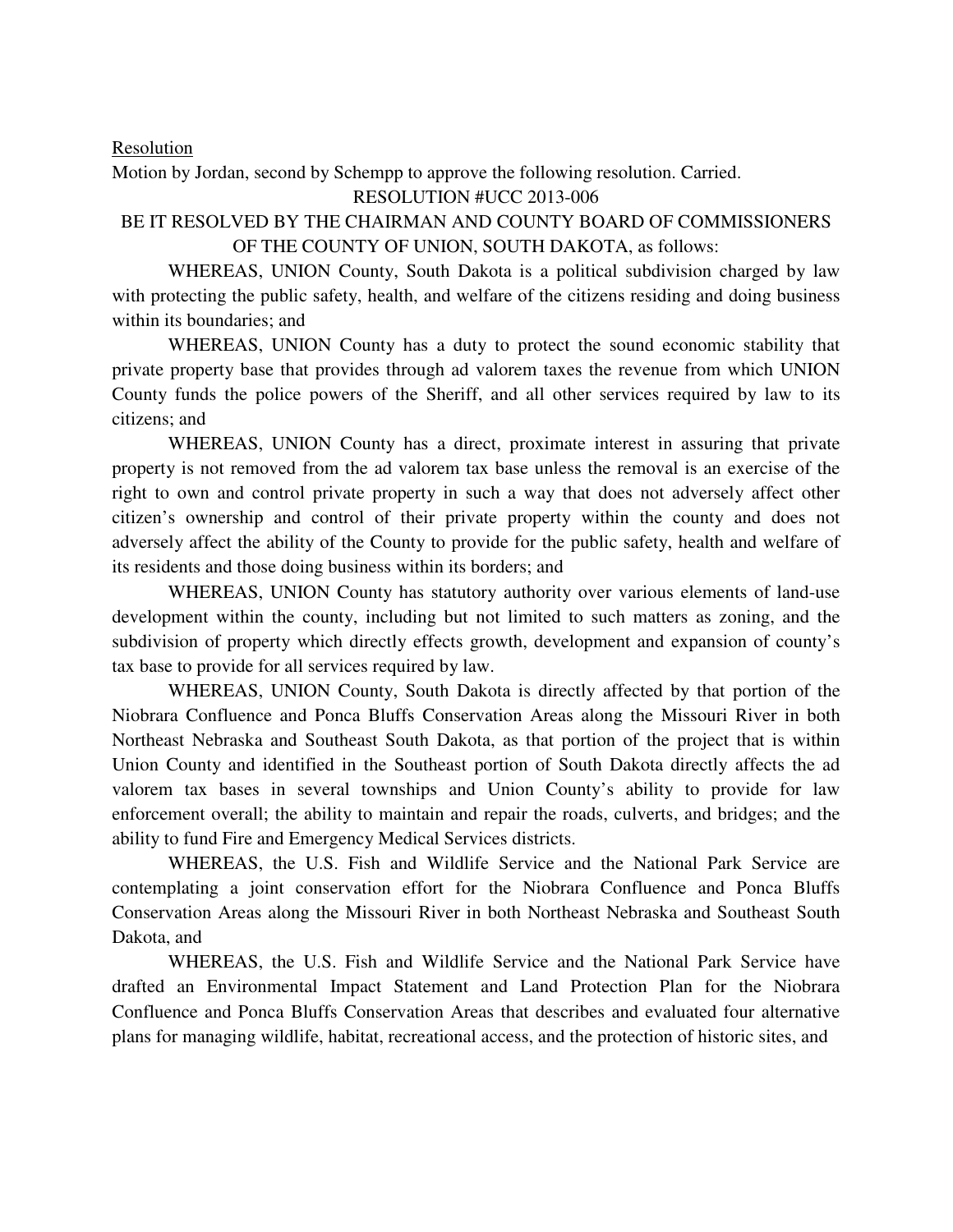NOW, THEREFORE BE IT RESOLVED that UNION County Board of COMMISSIONERS oppose the Draft Environmental Impact Statement and Land Protection Plan, Niobrara Confluence and Ponca Bluffs Conservation Areas, proposed by the National Park Service and the U.S. Fish and Wildlife Service and would support "alternative A – No Action" regarding the "Land Protection Plan".

NOW, THEREFORE BE IT RESOLVED that UNION County Board of COMMISSIONERS support that notices be specifically sent to every taxing entity that relies upon the ad valorem taxes from the proposed "Land Protection Plan" and to all affected landowners within the "Land Protection Plan."

 AND FINALLY, BE IT FURTHER RESOLVED that the UNION County Board of COMMISSIONERS support and hereby further request that the time for public and government input, testimony, and consideration of resolutions be re-opened and extended to allow for affected entities and citizens to respond and be heard.

Approved this 10th day of December 2013, at a regular meeting of the Board of COMMISSIONERS of UNION County, South Dakota.

### Abatement 2013-011

 Motion by Ustad, second by Neely to approve the abatement application from Skrefsrud Lutheran Church as a tax exempt entity: Beresford City- \$54.47; Beresford School-\$148.77; Union County-\$39.90. Total-\$243.14. Carried.

### Fuel Quote

 Motion by Jordan, second by Schempp to approve the fuel quote from Southeast Farmers Coop for 8,500 gallons of Unleaded fuel @2.9384. Carried. (Southeast Farmers-2.993)

#### Contingency

 Motion by Ustad, second by Schempp to approve the contingency transfer to Weed budget for \$5,000. Carried.

#### Personnel

 Motion by Neely, second by Ustad to approve resignation for Jill Merica, sheriff dispatcher, effective December 3, 2013. Carried.

#### Department Heads

 Planning Director Henze met with the board to discuss the MS4 program and report on the Sveeggen nuisance property. Following discussion, the board agreed to an extension of May 1, 2014 for cleanup and Henze will send letters regarding the matter.

 Director of Equalization Steckelberg met with the board-discussion about the changefinder program took place.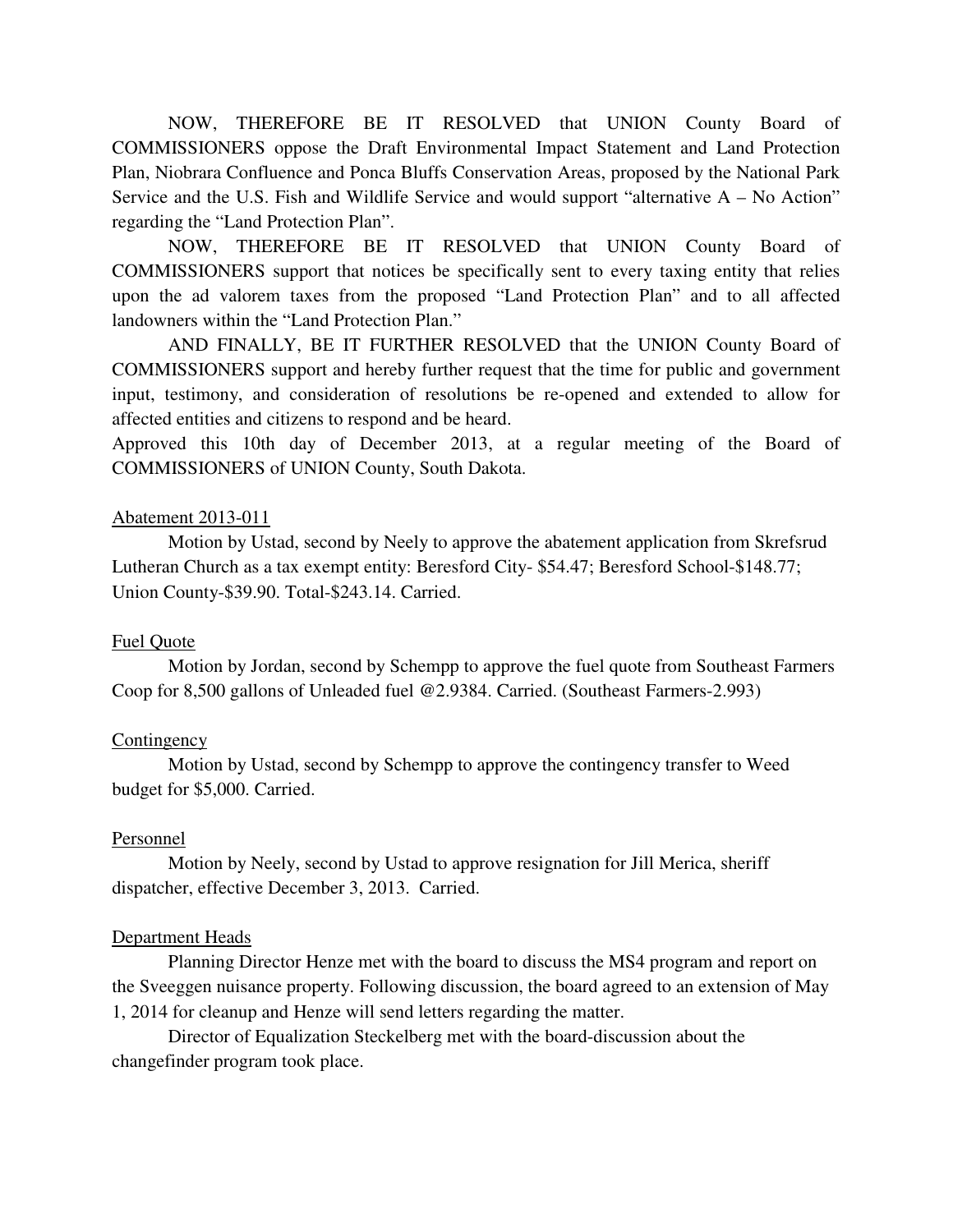Auditor Klumper asked the board about policy on county wi-fi in the courthouse and who was allowed access other than county employees. Treasurer Hertel was asked some questions about the security and was decided at this time, that outside public were not allowed to use the wi-fi. Hertel will check into some measures that could be taken to make it more secure and consider the possibility of public wi-fi.

#### Highway

 PWA Roggow met with the board and presented them with RFP's on the architecture and engineering of the new maintenance building.

#### **Contingency**

 Motion by Schempp, second by Ustad to approve contingency transfer to the EMA budget for \$12,100. Carried.

#### States Attorney

 SA Miller was present for discussion regarding the process of county welfare/indigent matters.

#### Executive Session

 Motion by Jordan, second by Ustad to enter executive session at 10:43 to discuss personnel. Motion carried. Chairman declared the board out of session at 11:08.

### **Recess**

Chairman declared a recess from 11:08 to 11:15.

#### Claims

 Motion by Neely, second by Schempp to approve the following claims. Carried. The following claims have been audited, approved and warrants drawn on the same: Bi-weekly payroll for 12-13-2013: Auditor \$84.00; Treasurer \$252.00; State's Attorney \$518.10; Public Building \$676.00; Register of Deeds \$658.85; Sheriff \$36,829.81; Nurse \$170.55; WIC \$289.94; Highway \$21,186.66; EMA \$342.78.

Accurate Reporting (Transcripts) \$681.25; Alcester Ambulance (Allotment) \$5,000.00; Alcester Fire (Allotment) \$7,608.00; Alcester Union (Legals) \$217.44; Alliance Comm (Util) \$186.00; Am San (Supp) \$1,390.39; Avera Mckennan Hosp (Subpoena Fees) \$51.60; Barnes Distribution (Supp) \$267.74; Beresford Ambulance (Allotment) \$5,000.00; Beresford Fire Dept (Allotment) \$8,608.00; Beresford Municipal Telephone (Util) \$1,016.16; Beresford Republic (Legals) \$184.03; Bierschbach Equip (Supp) \$782.90; Bob Barker (Supp) \$285.29; Butler Machinery (Supp/Repair) \$10,071.65; Campbell Grading (Repair) \$3,956.64; Campbell Supply (Supp) \$293.91; Century Link (Util) \$64.40; Chemco (Supp) \$256.25; Chesterman (Water) \$132.60; City of Alcester (Util) \$43.19; Country Estates Truck Repair (Maint) \$578.25; Crop Production Svc (Supp) \$2,323.15; Dakota Diesel Svc (Supp) \$511.80; Dakota Dunes NSC Times (Legals) \$226.99; Dennis J. Anderson (Hazardous Mitigation Plan) \$3,000.00; Diesel Machinery (Repair)